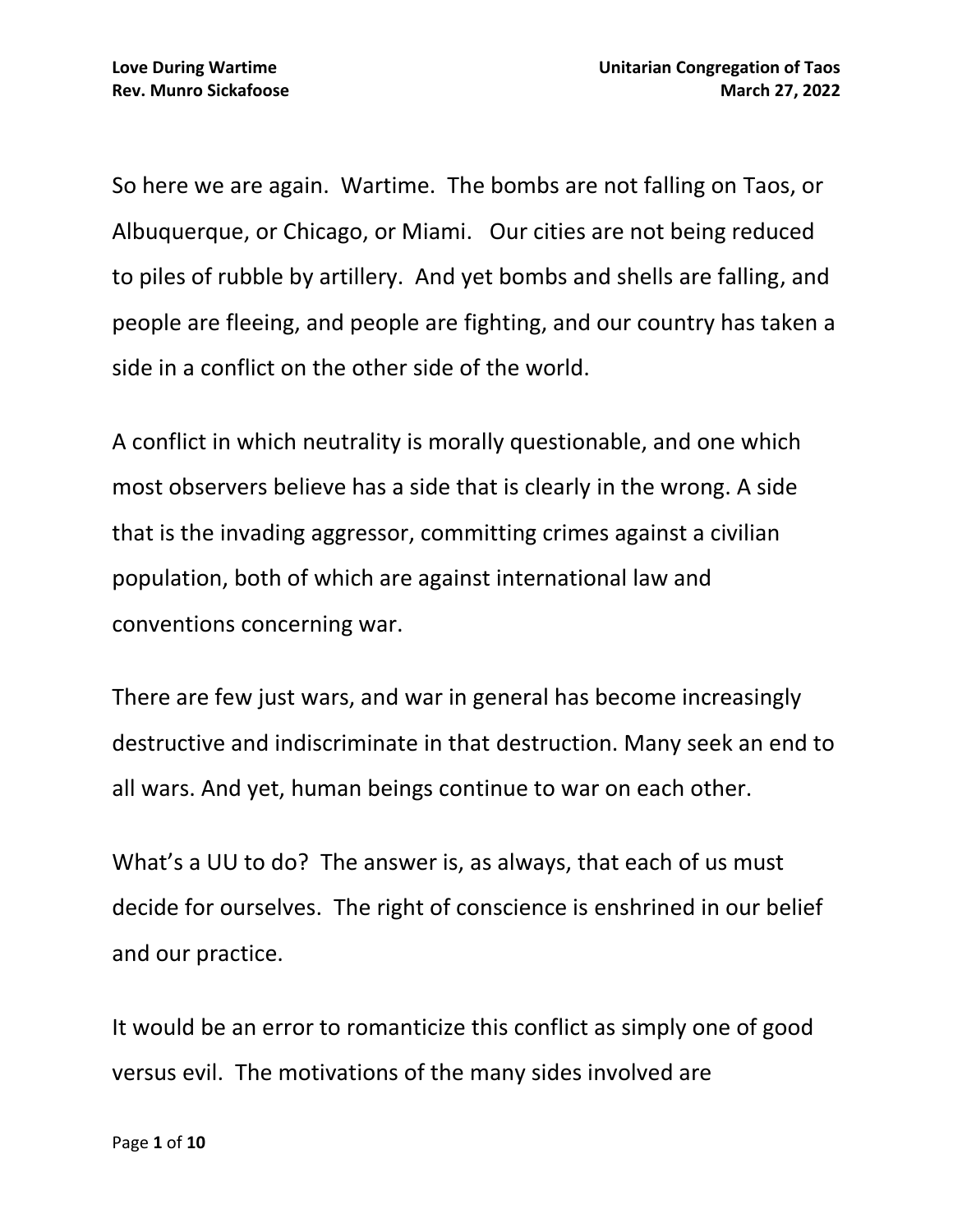complicated and sometimes unclear amid the rhetoric and righteousness. We must be as discerning as possible.

There have been Unitarians and Universalists who have fought in wars – from the Civil War to the World Wars to Vietnam and onward. In retrospect, some of those wars were easy to be on the right side of. There are UU ministers who served and still serve as chaplains in all branches of our armed forces. And then there have been those who were conscientious objectors in all those wars, some of whom spent time in prison for their belief in non-violence.

For us, all of them are right. They have to be. They must be if we are to honor our principles. This can be a hard thing for many people to understand, even UU's. We cannot dictate how our co-religionists think and act. We cannot shame them, or censor them, or cast them out. No democratic vote can force conscience on anyone.

This recognition is at the heart of the Statement of Conscience on Peace adopted at the 2010 General Assembly, a statement I believe is worth sharing all of its 574 words with you.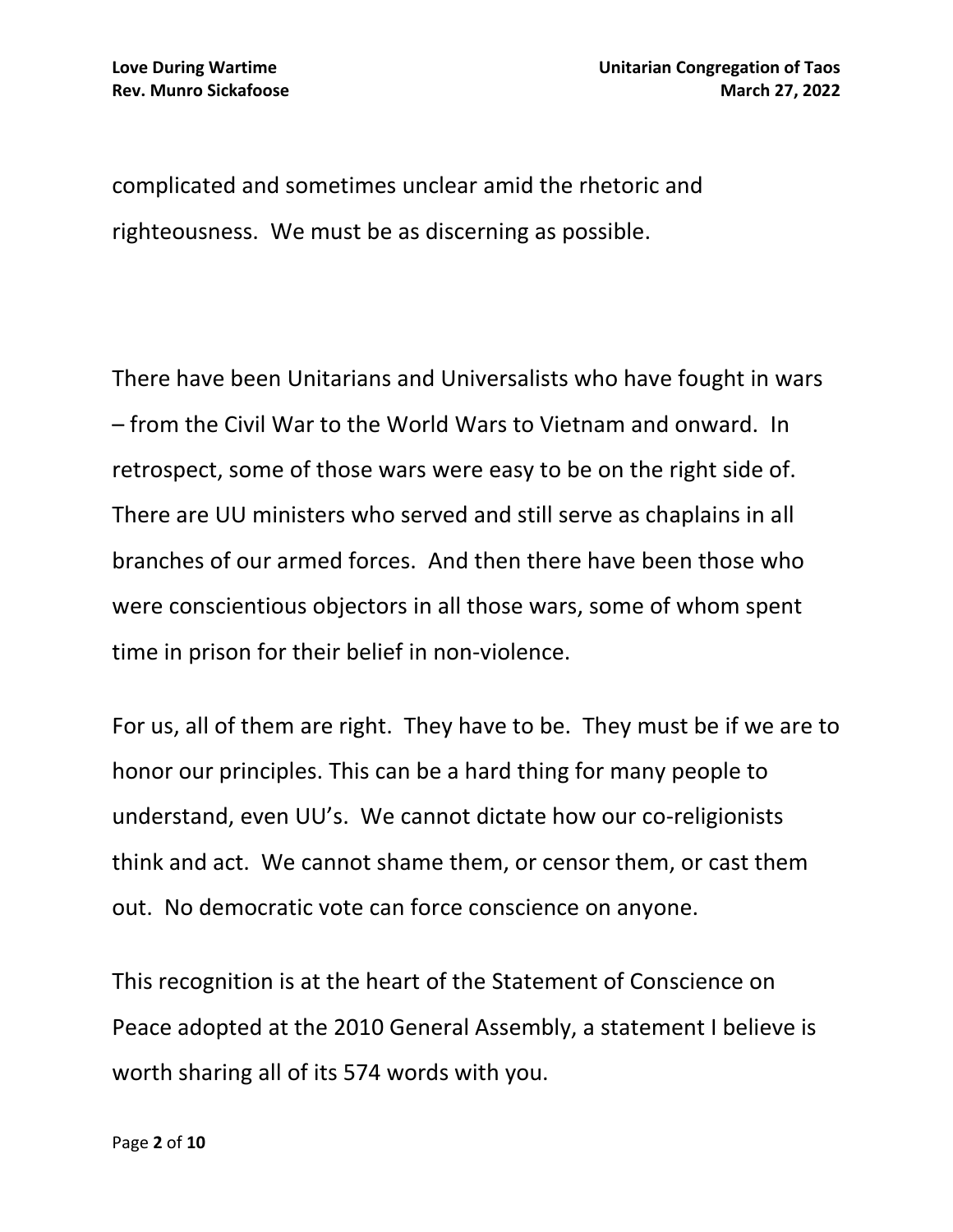*"We believe all people share a moral responsibility to create peace. Mindful of both our rich heritage and our past failures to prevent war, and enriched by our present diversity of experience and perspective, we commit ourselves to a radically inclusive and transformative approach to peace. Our commitment to creating peace calls us to the work of peacebuilding, peacemaking, and peacekeeping.*

*Peacebuilding is the creation and support of institutions and structures that address the roots of conflict, including economic exploitation, political marginalization, the violation of human rights, and a lack of accountability to law.*

*Peacemaking is the negotiation of equitable and sustainable peace agreements, mediation between hostile parties, and post‐conflict rebuilding and reconciliation.*

*Peacekeeping is early intervention to prevent war, stop genocide, and monitor ceasefires. Peacekeeping creates the space for diplomatic efforts, humanitarian aid, and nonviolent conflict prevention through the protection of civilians and the disarmament and separation of those involved in violent conflict.*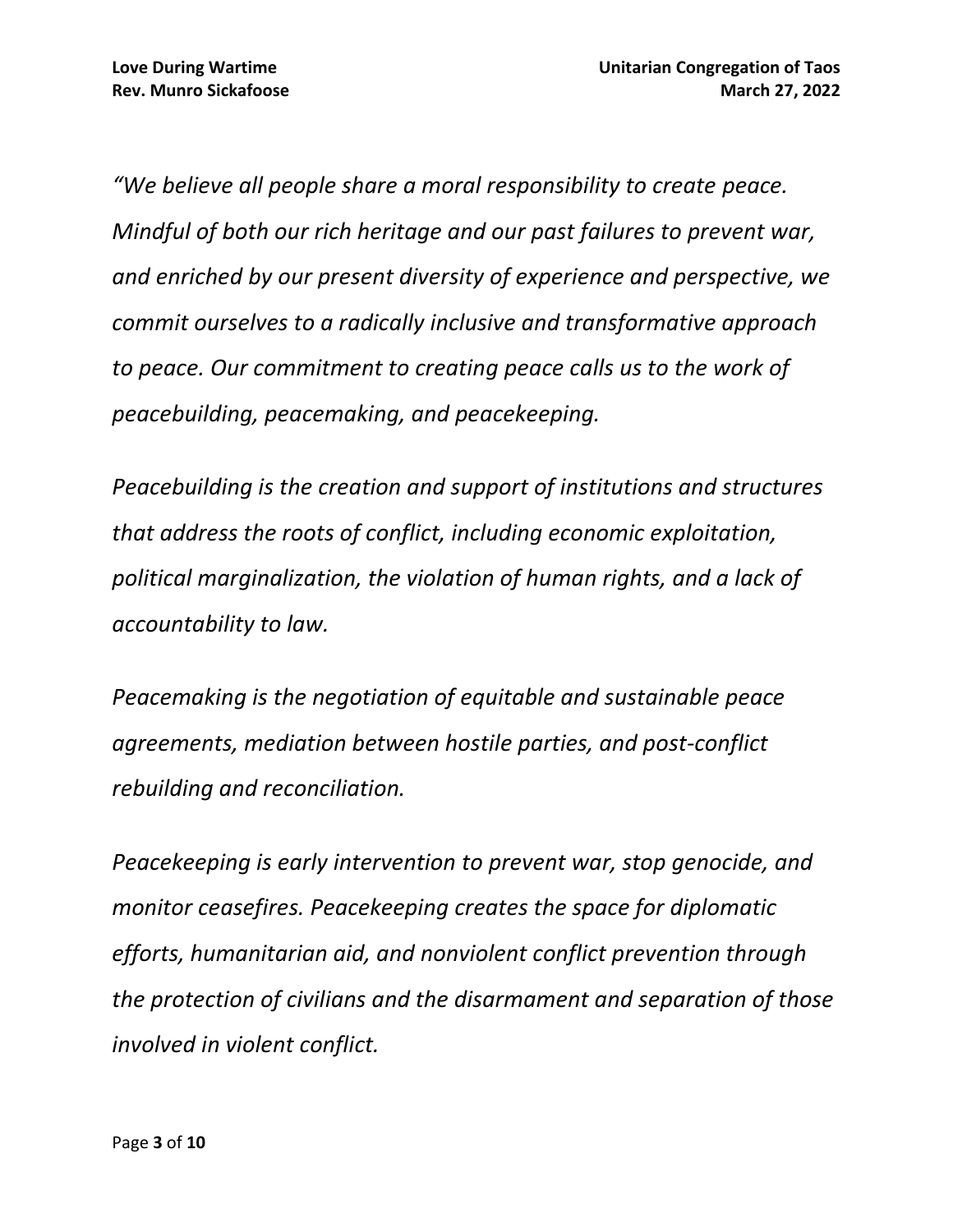*We advocate a culture of peace through a transformation of public policies, religious consciousness, and individual lifestyles. At the heart of this transformation is the readiness to honor the truths of multiple voices from a theology of covenant grounded in love.*

*We all agree that our initial response to conflict should be the use of nonviolent methods. Yet, we bear witness to the right of individuals and nations to defend themselves, and acknowledge our responsibility to be in solidarity with others in countering aggression. Many of us believe force is sometimes necessary as a last resort, while others of us believe in the consistent practice of nonviolence.*

*We repudiate aggressive and preventive wars, the disproportionate use of force, covert wars, and targeting that includes a high risk to civilians. We support international efforts to curtail the vast world trade in armaments and call for nuclear disarmament and abolition of other weapons of mass destruction. We repudiate unilateral interventions and extended military occupations as dangerous new forms of imperialism. In an interdependent world, true peace requires the cooperation of all nations and peoples.*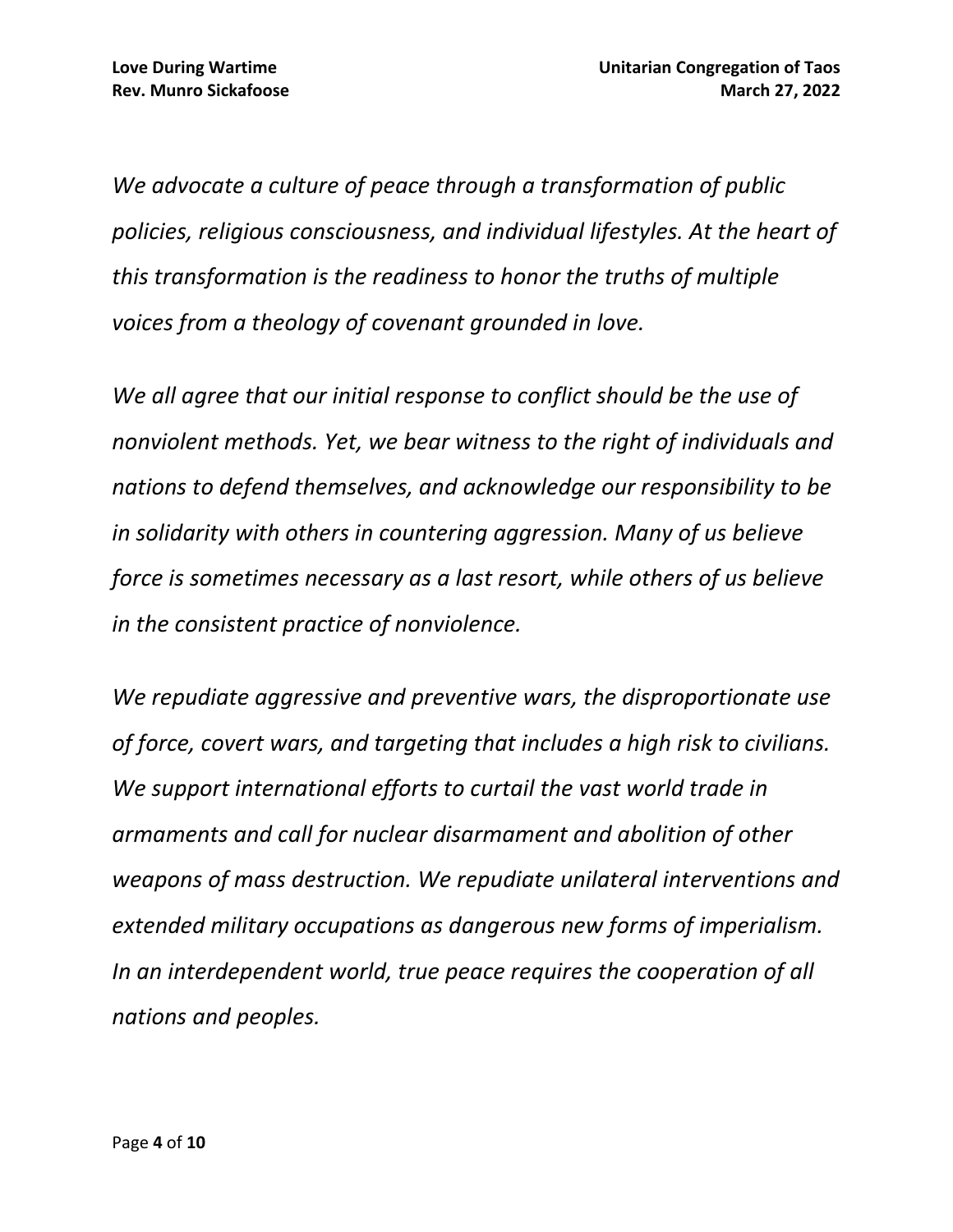*For Unitarian Universalists, the exercise of individual conscience is holy work. Conscientious discernment leads us to engage in the creation of peace in different ways. We affirm a range of individual choices, including military service and conscientious objection (whether to all wars or particular wars), as fully compatible with Unitarian Universalism. For those among us who make a formal commitment to military service, we will honor their commitment, welcome them home, and offer pastoral support. For those among us who make a formal commitment as conscientious objectors, we will offer documented certification, honor their commitment, and offer pastoral support.*

*Our faith calls us to create peace, yet we confess that we have not done all we could to prevent the spread of armed conflict throughout the world. At times we have lacked the courage to speak and act against violence and injustice; at times we have lacked the creativity to speak and act in constructive ways; at times we have condemned the violence of others without acknowledging our own complicity in violence. We affirm a responsibility to speak truth to power, especially when unjust power is exercised by our own nation. Too often we have allowed our disagreements to distract us from all that we can do together. This Statement of Conscience challenges individual Unitarian Universalists,*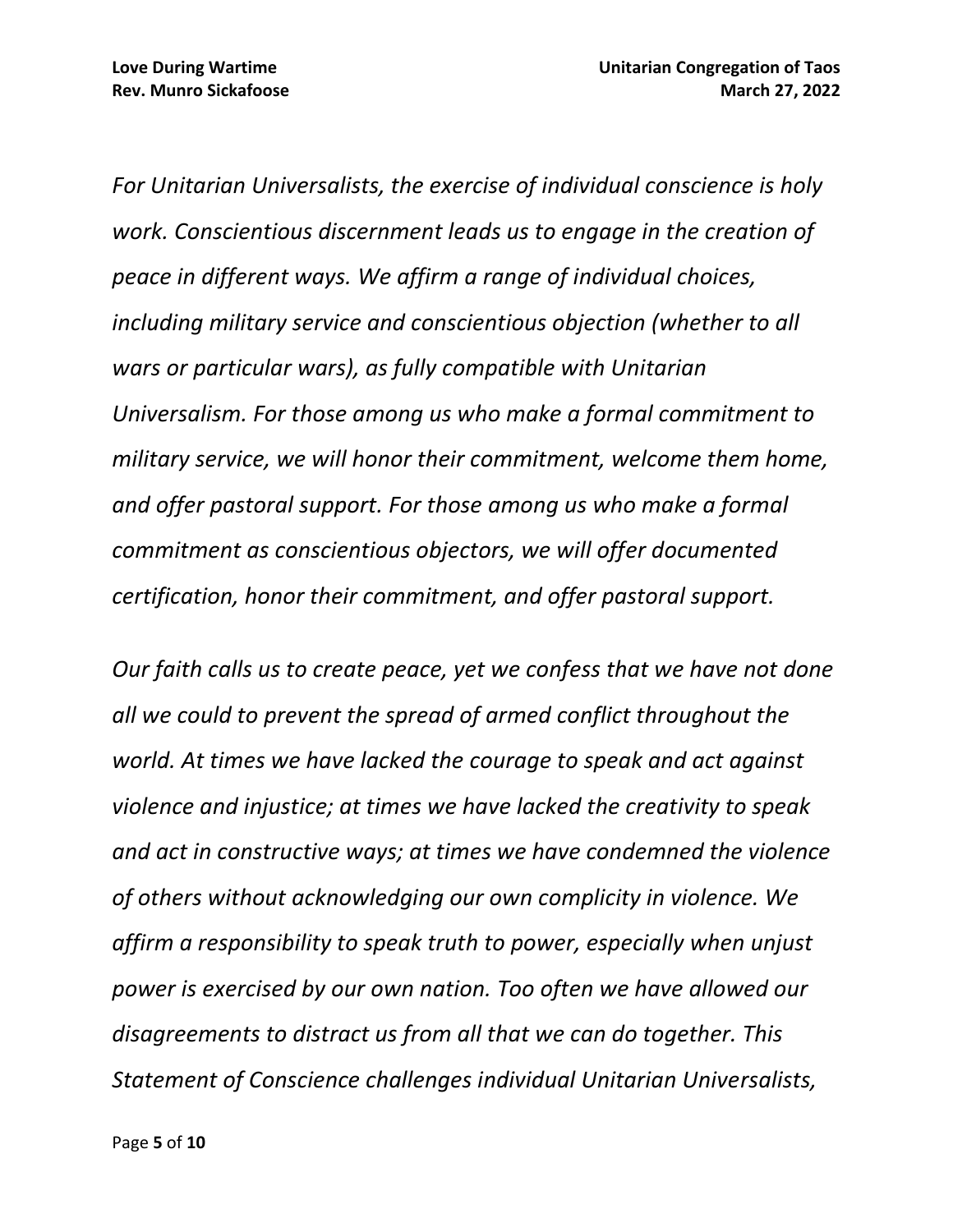*as well as our congregations and Association, to engage with more depth, persistence, and creativity in the complex task of creating peace."*

We are called to peace, but we ultimately recognize that there are no fixed and final answers to the question of war. I suppose this makes us pragmatists and situationists.

But whatever labels we might use – and there are usually multiple labels that apply – we are called to continually exercise our consciences. The complexity of the world does not allow us the luxury of absolutes. Which is another way of saying that revelation is not sealed.

The Statement of Conscience also reveals that war and peace are not just a matter of the individual conscience. We are part of a nation, and an interconnected world of other nations and beings and ecosystems. A world of complex relationships and competing interests. Peace is a systemic goal.

War breaks out, and gas prices rise at the pump. War breaks out, and horrific images flood our media feeds. War breaks out, and we are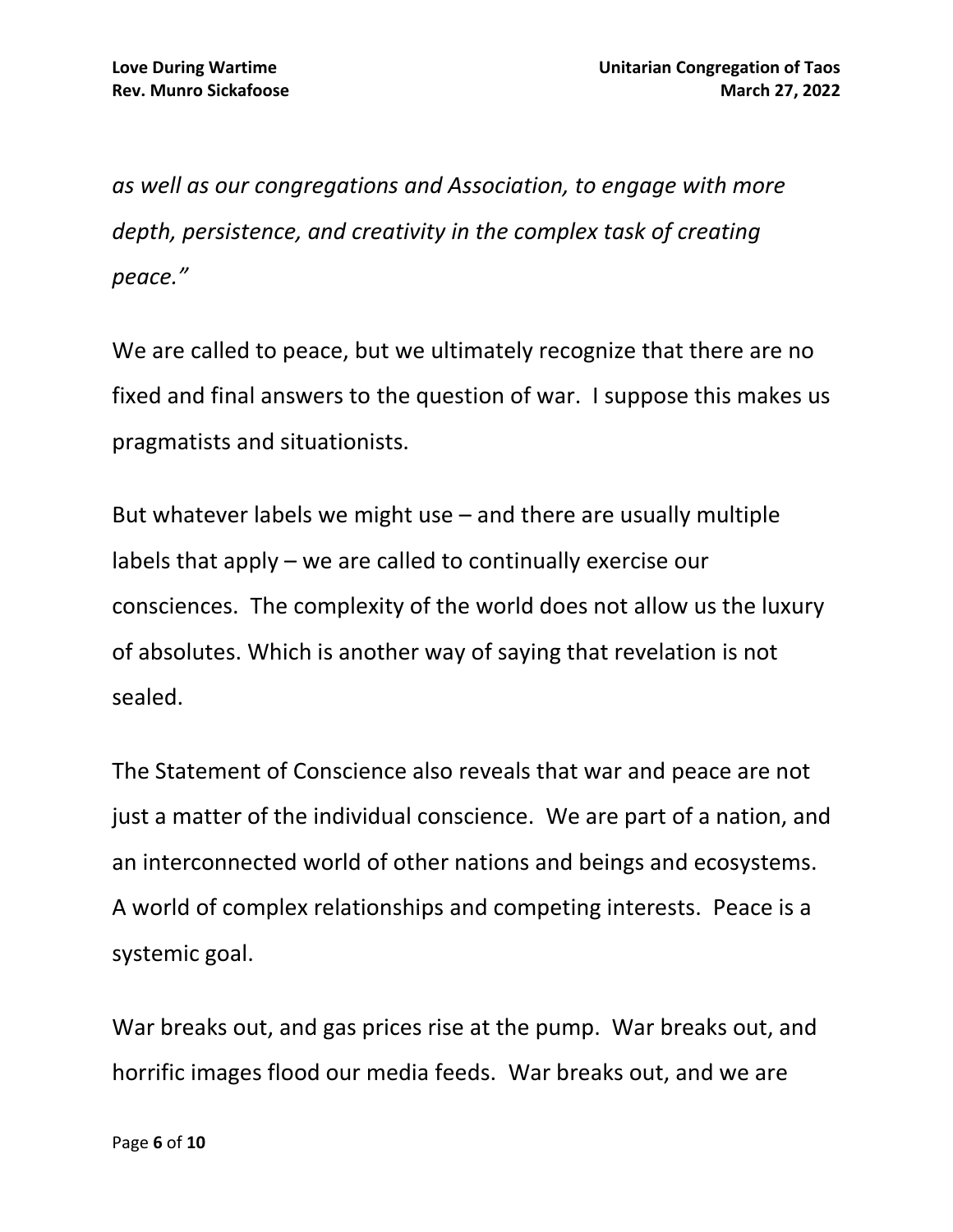called to make sacrifices of some kind, even if just paying more for gas. A sacrifice that honestly seems insulting to those fleeing bombed cities and shattered homes.

War breaks out, and things we thought were important reveal themselves to be utterly unimportant. Our fashion choices. Our social media likes. Our celebrity gossip. Which car we drive. What phone we have. The list goes on. What seems unimportant to you now?

War breaks out, and we are reminded again that an easy, peaceful life is not the rule, but the exception, and that for most of human history, life has been hard and uncertain and filled with violence and conflict. Peace is not our default.

Love during peacetime seems easy. And waging peace is a continuous struggle. Can we bring love to waging war? What does it even mean to love in such times?

To paraphrase the last sentence of the statement of conscience, I think we are challenged "*to engage with more depth, persistence, and creativity in the complex task of being at war."*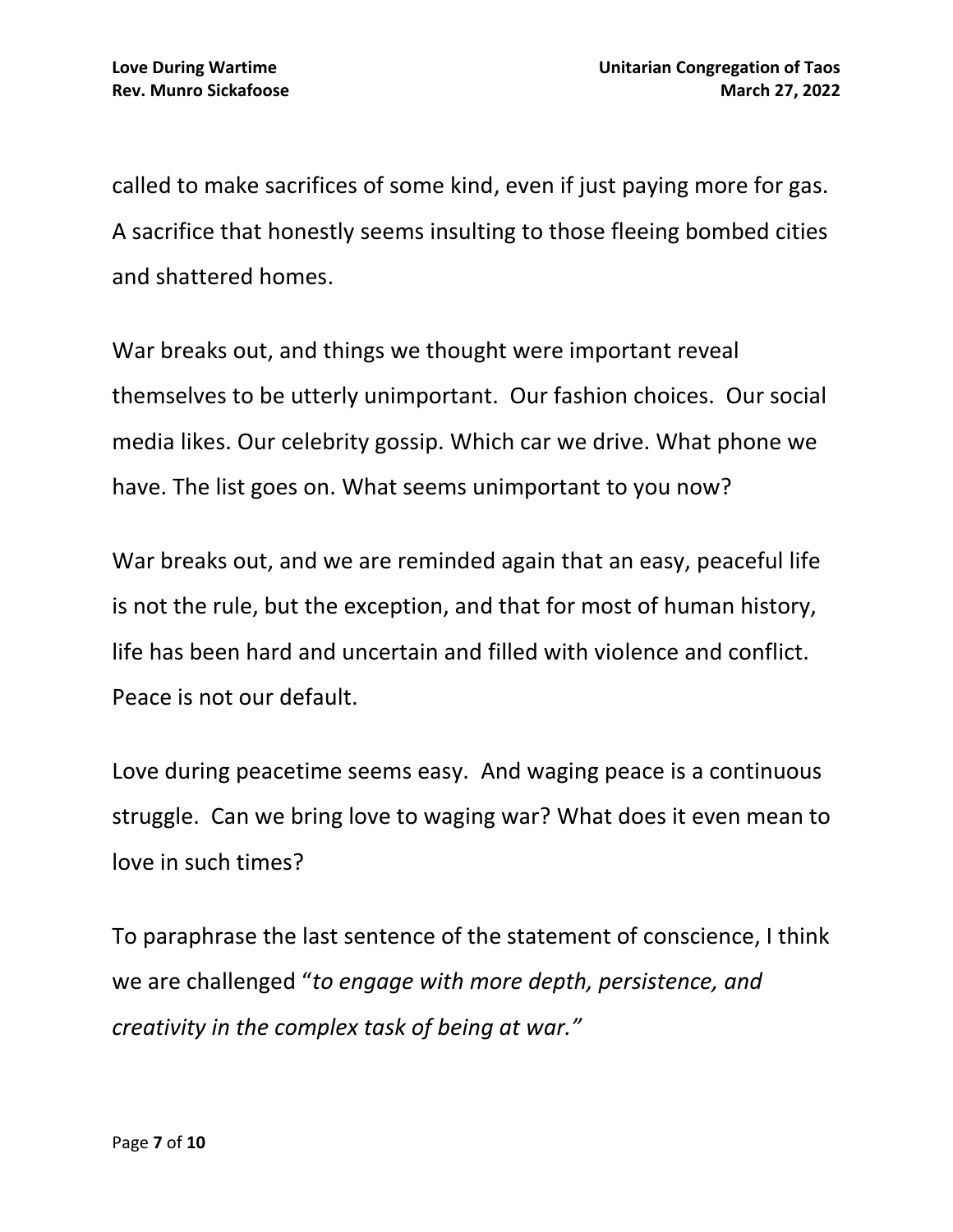Love means to act ethically towards everyone, even those we are in conflict with. Love looks like the Geneva Conventions. Love looks like the laws governing war. Love looks like taking care of non-combatants, yours and theirs. Love looks like taking care of refugees. Love means defending yourself, your loved ones, and your country from those who would kill or conquer. Love means not demonizing the other side. Love means solidarity against aggression. Sometimes love means physically stopping those who will not stop at violence until defeated. Sometimes, war cannot be avoided in the pursuit of peace.

I realize this way of using the word love is provocative. But this isn't love as a feeling, but love as the taking of responsibility for the way we show up in whatever situation we find ourselves in, and a demand that others do the same.

This is not an easy task in the best of times. But it is more important in times of war, when it is absolutely necessary that we hold true to our values and our theology.

We believe that everyone deserves to be treated with dignity, and that they deserve to live in safety, free from fear of violence. We believe that we are all connected, and we work towards relationships of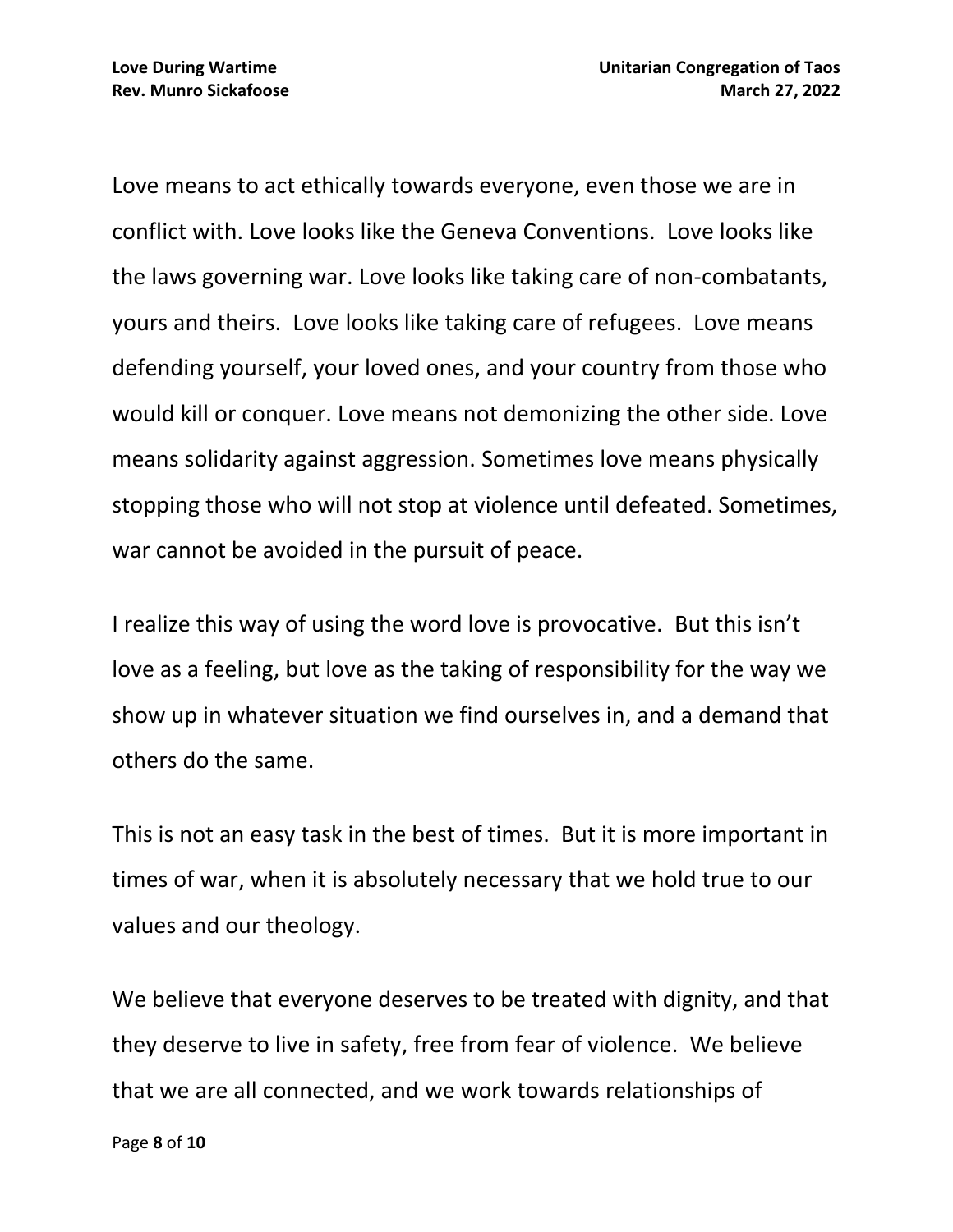compassion and respect and mutuality. We believe in a just and stable ordering of these relationships, based on human agency, freedom and accountability, and cooperation. This is what peace looks like.

When these break down, we have war. And for us, the goal of war  $-$  if we must be at war - is not dominion, nor simply ending conflict by submitting to tyrants, but the restoration of peace based on these values. That restoration begins when the fighting stops.

This is what distinguishes us from bullies and tyrants and aggressors of all kinds. I think this is what love during wartime looks like. This is being on the side of love, even if that seems like a weird way to put it.

We are called to live by our highest ideals and aspirations as a faith in the hardest of circumstances.

Are we perfect at it? Of course not. This task – this commandment, if you will - is filled with ambiguity and uncertainty and failures. But intention matters. Values matter. Ideals matter. Defending values and ideals matters. Love matters. Even in the midst of war. Especially in the midst of war.